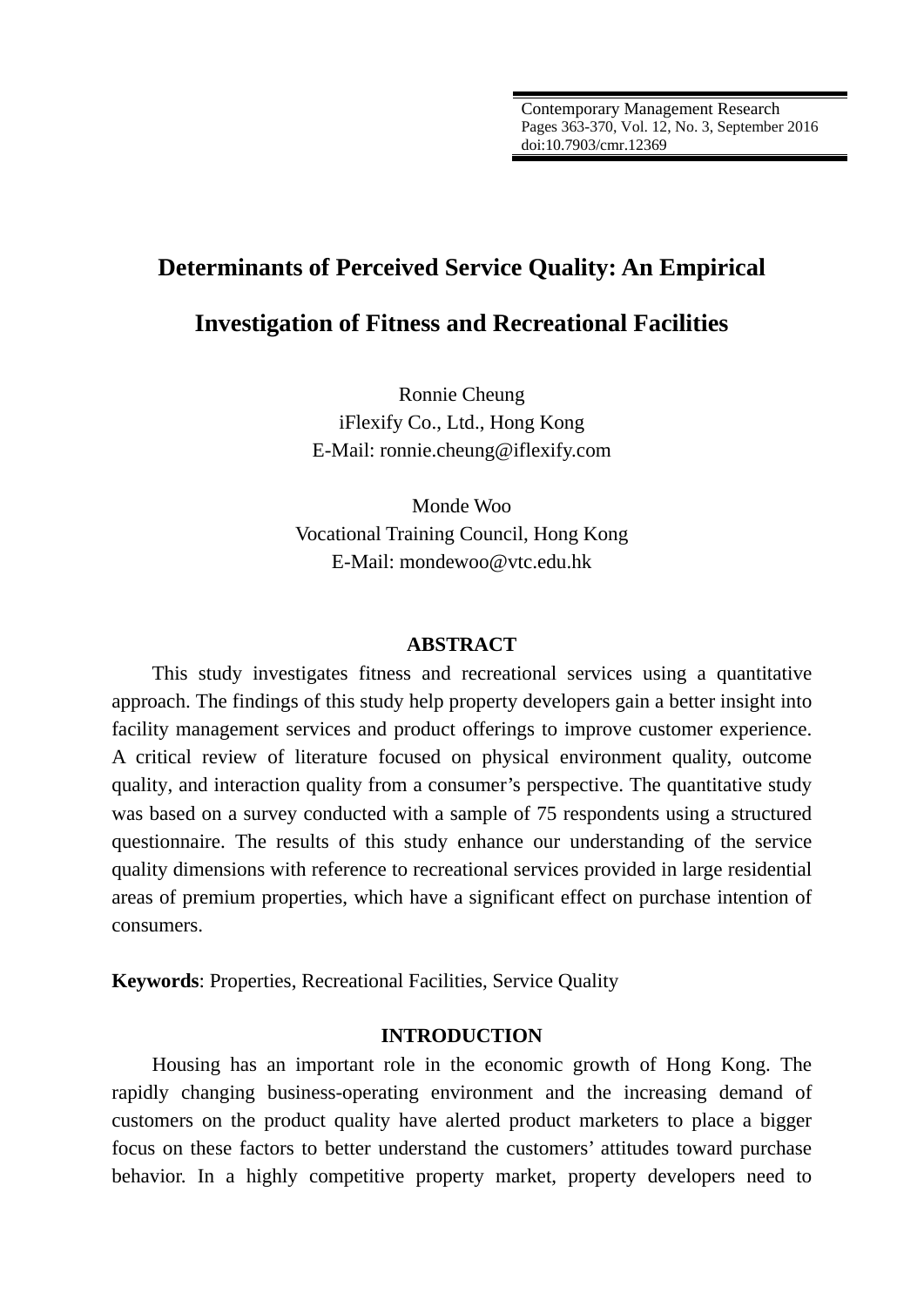improve product offering and related values to attract customers. Therefore, residential property developers are required to understand the customers' preferences and identify the determinants of perceived service quality. Amongst the various value-adding activities, facility management services include health club and fitness services along with recreational and maintenance services. Residents are likely to have direct experience with these services. Therefore, they may have a significant effect on customers' perceptions of premium facility services.

## **LITERATURE REVIEW AND HYPOTHESES DEVELOPMENT**

This study aimed to identify various factors that determine the service quality of facility management and recreational services in large residential complexes. The proposed research model incorporates a multidimensional model adapted from Ko and Pastore (2005) for evaluating the service quality of recreational facilities. The research model includes various dimensions of the three-component model proposed by Rust and Oliver (1994). It comprises three primary dimensions, namely interaction quality, outcome quality, and physical environment quality. In Hong Kong, premium properties are often defined as residential complexes that include premium services in facility management. These include health club, fitness centre, and recreational facilities. Consumer perception of service quality is an important factor that distinguishes premium properties in Hong Kong. Therefore, this study incorporates the outcome quality, interaction quality, and several sub-dimensions of physical environment quality in the research model. The multidimensional conceptual model proposed in this study provides a useful tool to evaluate the various dimensions of service quality. The proposed research model addresses the specific aspects of recreational facilities, and it can be applied effectively in various environments.

### **Physical Environment Quality**

Premium fitness and recreational facilities are 'add-on' facilities that are constructed to enhance consumer experience with their living environment. Therefore, it is important to study the service quality that these environments offer to meet customer expectations. Ambience represents the first sub-dimension of the physical environment quality. It covers various components of a facility service, including lighting, music, decors, color, and even fragrance. These elements are essential in enhancing the overall service quality provided by facility management (Krishna Reddy & Suresh Reddy, 2012). According to Clemes et al. (2010), the physical environment, including ambient conditions of the recreational facilities, influence service quality. Thus, it is also important to investigate the ambient conditions of the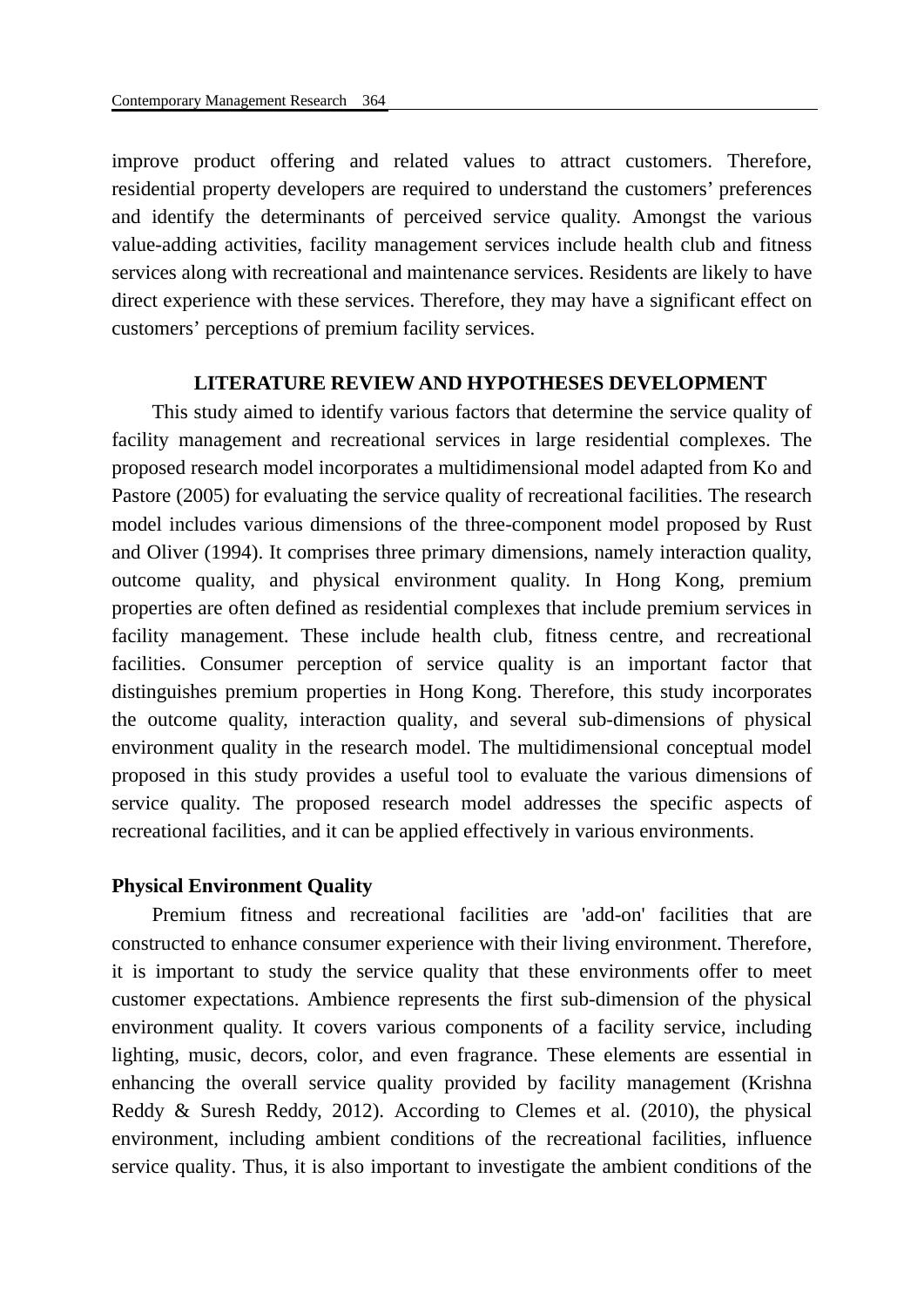physical environment to understand consumer adoption of various services and products. Facility design is the second sub-dimension of the physical environment quality. Facility design includes the layout and architecture of the fitness and recreational facilities. It also includes the practical aspects of the functions of these facilities. Design also includes the aesthetic components that would be visually appealing to consumers (Bitner, 1992; Brady & Cronin Jr, 2001). Facility design is also one of the important elements of service setting (Bitner, 1992) that affects overall perceptions of service quality. Braddy and Cronin (2001) included facility design as a major component of the hierarchical model to measure physical environment quality. They also proposed that facility design has a significant influence on the perception of overall service quality of the service encounter. Facilities that are constructed to serve the residents of premium properties, including fitness centers and recreational facilities, comprise the last component of physical environment quality. According to Bitner (1992) and Clemes et al. (2010), these elements have a significant influence on the overall perception of service quality. Based on the above arguments, we therefore proposed the following hypotheses:

- H1: Ambient condition will be positively associated with overall service quality perceptions.
- H2: Facility design will be positively associated with overall service quality perceptions.
- H3: Fitness and recreational facilities will be positively associated with overall service quality perceptions.

## **Interaction Quality**

Sports and recreational facilities provide services delivered through client-employee interactions. They represent 'how' these services are provided through the service delivery process. Since the delivery of these service facilities cannot be fully automated, they are often delivered through client-employee interactions in the service delivery process. Brady and Cronin (2001) included interaction quality as one of the major dimensions in a hierarchical model designed to measure service quality. They evaluated the interaction quality in terms of attitude, behavior, and expertise of the front-end staff to deliver the service. The importance of the process dimension of service facilities has been well researched in the service quality literature through the investigation of the SERVQUAL model (Parasuraman, Zeithaml, & Berry, 1985). In this study, interaction quality is measured through the expertise and behavior of front-end staff (Ko & Pastore, 2005). For service delivery relating to sports and recreational facilities, knowledge and behavior of customer-contact staff are important for enhancing the interaction quality of service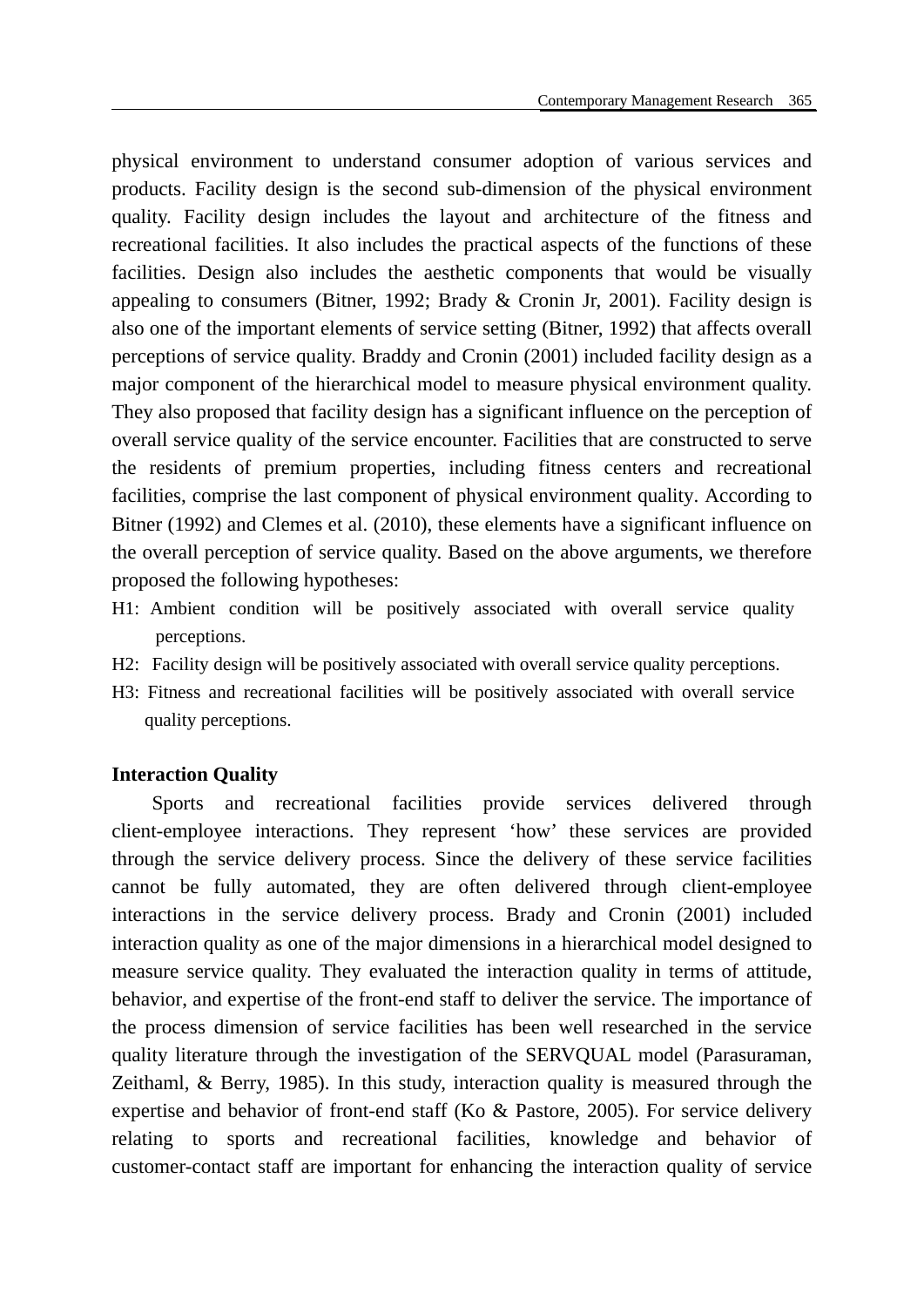delivery. Therefore, we proposed the following hypothesis:

H4: Interaction quality will be positively associated with overall service quality perceptions.

## **Outcome Quality**

Outcome quality relates to the technical quality provided by the service provider. It indicates 'what' the consumers actually receive or gain from the service, and it is the outcome of the service encounter. The concept has been defined as a major dimension of service quality (Brady & Cronin Jr, 2001; Ko & Pastore, 2005). Fitness and recreation facilities enhance the living experience of the residents and provide recreational amenities to enhance the physical ability of the residents. Fournier (1998) demonstrated that if a product is able to meet the quality expectation of a consumer, it would produce psychological associations with the product, enhancing the overall service quality perceptions. Therefore, the resulting hypothesis is as follows:

H5: Outcome quality will be positively associated with overall service quality perceptions.

### **Purchase Intention**

Purchase intention comes from consumers' perception of the benefits obtained from the service encounter. Lee et al. (2011) considered service quality of fitness and sport facilities as one of the contributing factors that affect purchase intention, and various researchers supported this view. Therefore, the following hypothesis is proposed:

H6: Overall service quality perceptions will be positively associated with purchase intention.

## **RESEARCH FRAMEWORK**

The research framework proposed this study is depicted in Figure 1. It identifies the relationship among interaction quality, outcome quality, the three dimensions of physical environment quality, overall service quality perception, and purchase intention.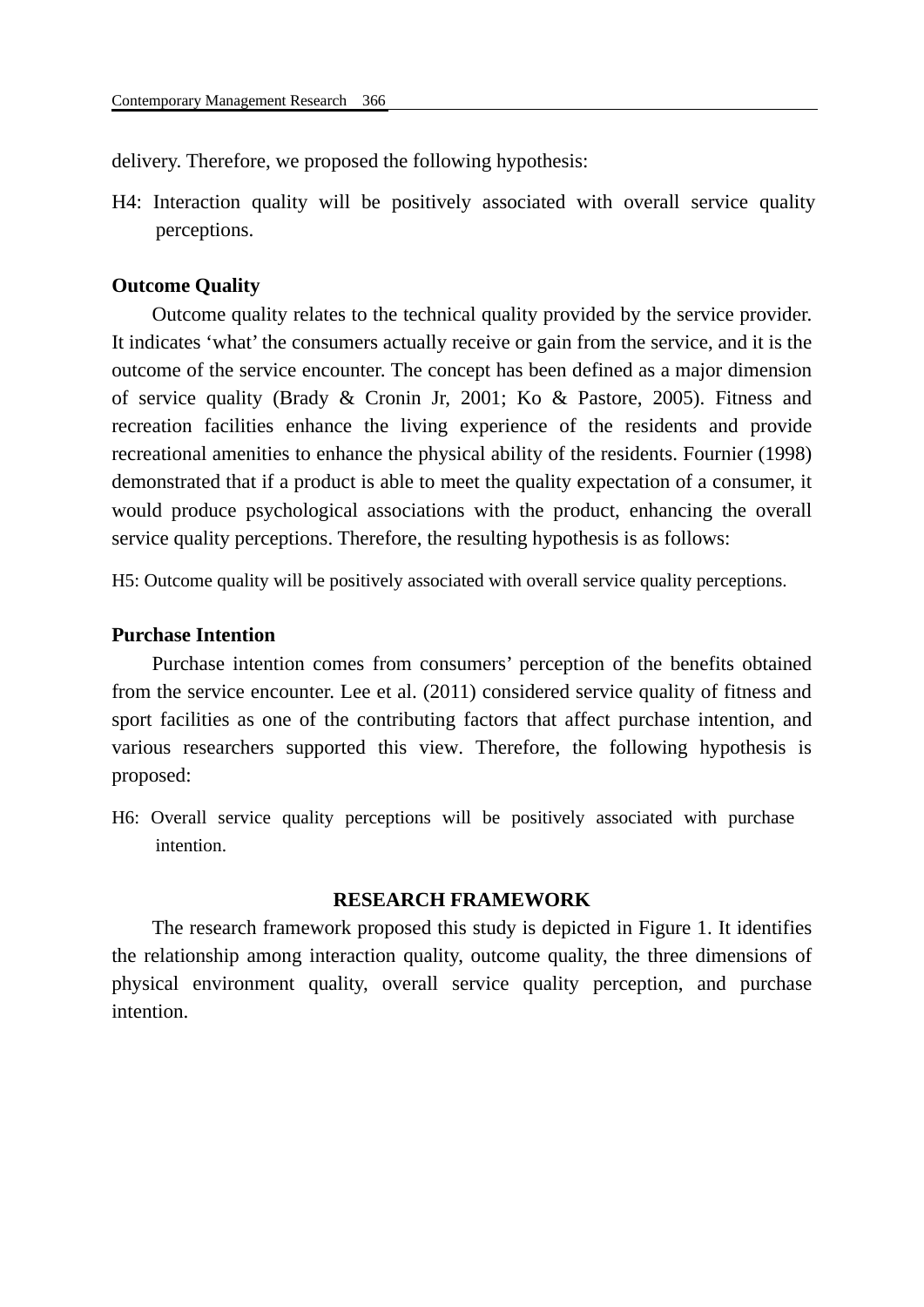

Figure 1 The Research Framework

#### **RESEARCH METHOD AND DATA ANALYSIS**

The study was conducted in a residential complex of a property developer in Hong Kong with the purpose to understand the various factors of service quality of facility management and recreational services in large residential complexes and their effects on customer perceived service quality. This research employed a quantitative approach using a structured questionnaire. The questionnaire items were measured on a 7-point Likert scale ranging from 1 (strongly disagree) to 7 (strongly agree). A purposive sampling approach was adopted to collect the data. Overall, 75 completed questionnaires were collected from the respondents, and the SmartPLS statistical package was employed to analyze the data. The data collected were used to investigate the relationship among the various dimensions of service quality and purchase intention.

The structural model was assessed using variance explained (the  $\mathbb{R}^2$  value), the structural paths, and t-statistics. The significances of the paths were confirmed utilizing a bootstrap re-sampling procedure with 75 cases and 1000 bootstrap re-samples. The hypotheses presented in the model were examined using the PLS method to test the path significance in terms of the paths coefficients and the variance explained  $(R^2)$  by each path.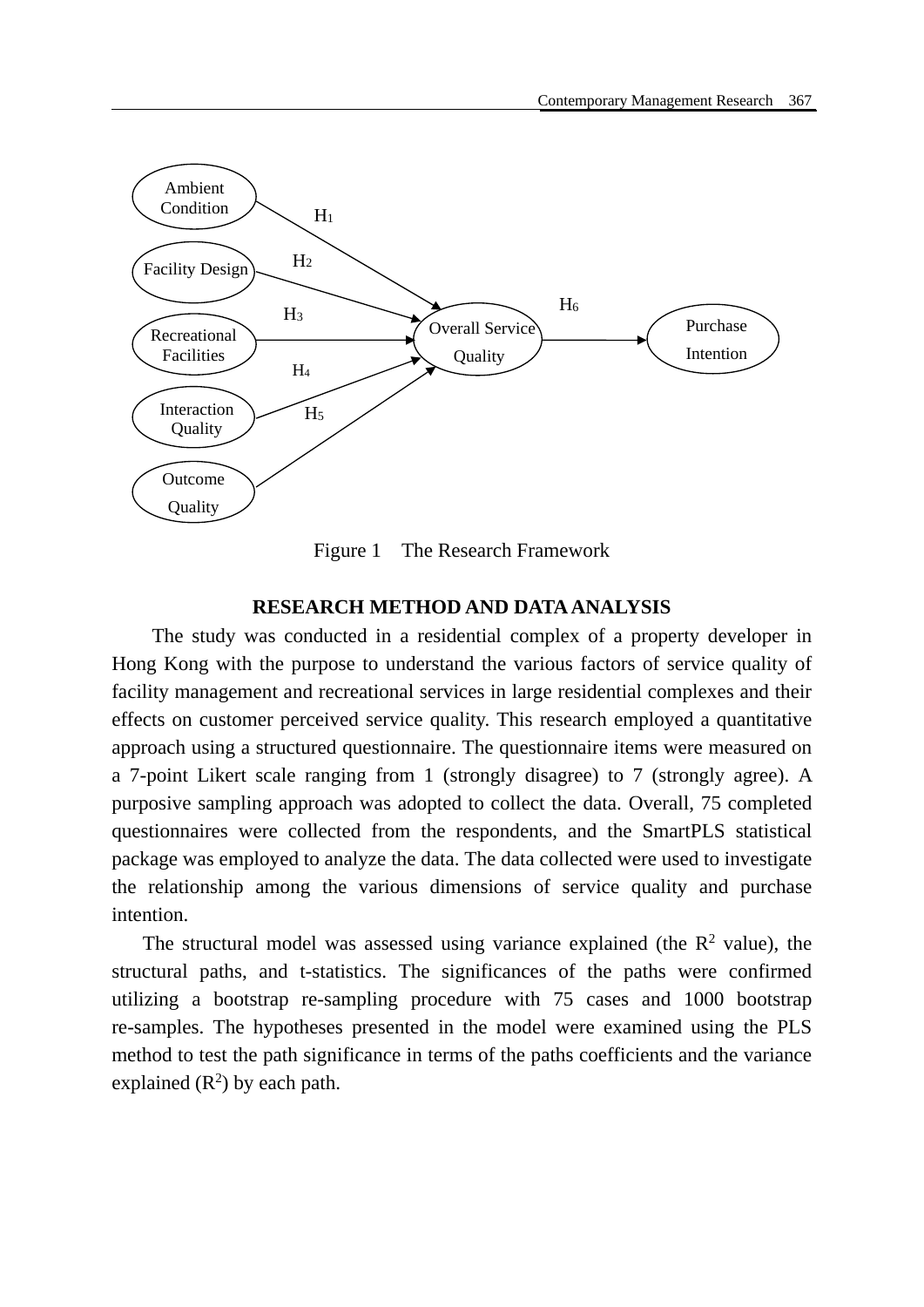| Path                                                                  | ß    | t    | Sig.  | $\mathbf{R}^2$ | <b>Hypotheses</b><br><b>Supported</b> |
|-----------------------------------------------------------------------|------|------|-------|----------------|---------------------------------------|
| $H_1$ : Ambient Condition $\rightarrow$ Overall Service Quality       | 0.05 | 0.40 |       |                | N <sub>0</sub>                        |
| $H_2$ : Facility Design Quality $\rightarrow$ Overall Service Quality | 0.27 | 3.04 | $***$ |                | Yes                                   |
| $H_3$ : Recreational Facilities $\rightarrow$ Overall Service Quality | 0.32 | 2.18 | ∗     | 0.54           | Yes                                   |
| $H_4$ : Interaction Quality $\rightarrow$ Overall Service Quality     | 0.53 | 4.45 | ***   |                | Yes                                   |
| $H_5$ : Outcome Quality $\rightarrow$ Overall Service Quality         | 0.35 | 2.28 | ∗     |                | Yes                                   |
| $H_6$ : Overall Service Quality $\rightarrow$ Purchase Intention      | 0.63 | 7.56 | ***   | 0.39           | Yes                                   |
|                                                                       |      |      |       |                |                                       |

Table 1 The Path Coefficients

Note: \* *p* < 0.05, \*\* *p* < 0.01, \*\*\* *p* < 0.001

Table 1 shows the path coefficients. The research results showed that five out of the six paths in the research model showed a significant relationship. Overall, facility design, recreational facilities, customer-employee interaction quality, and outcome quality predicted overall service quality, accounting for 54% ( $\mathbb{R}^2 = 0.54$ ) of the variance in overall service quality. Therefore, H2, H3, H4, and H5 were supported. The overall service quality predicted purchase intention, and the perception of overall service quality explained 39% ( $\mathbb{R}^2 = 0.39$ ) of the variance in purchase intention. Therefore, H6 was supported. According to the results, client-employee interaction quality had the highest effect on overall service quality perceptions ( $\beta$  = 0.53, p < 0.001). However, the ambient condition of the service facilities did not show a significant influence on overall service quality; thus, H1 was not supported.

#### **CONCLUSIONS**

This paper proposes a research model to conceptualize the various factors affecting the service quality perceptions. The research model was designed to address the specific aspects of fitness and recreational services. The constructs in the research model were adopted from the literature by considering various conceptualizations of service quality, including the research models adapted from Parasuraman et al. (1985), Bitner (1992), Rust and Oliver (1994), Clemes et al. (2010), and Ko and Pastore (2005). A quantitative study was used to validate the proposed research model. The results supported the validity of a research model comprising interaction, outcome, and physical environment quality for the fitness and recreational segment, echoing Ko and Pastore's (2005) arguments for applying a multi-dimensional model in such environments. As the client-employee interaction quality was found to be the major factor affecting overall service quality, future studies could incorporate other factors